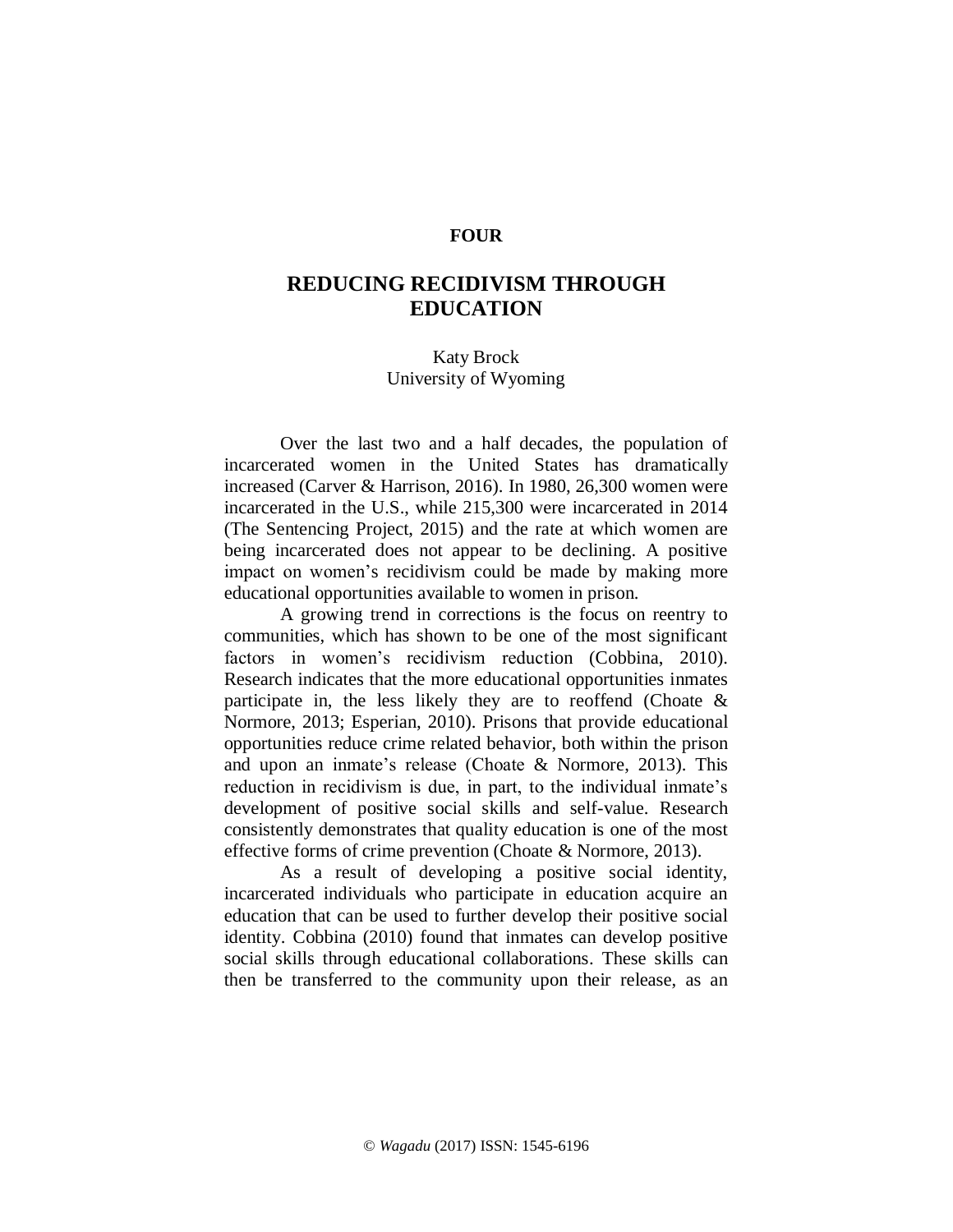offender is less likely to face rearrest if he/she has positive social skills which are used to establish supportive social bonds to the families, as well as to their communities (Carter, 2008). This allows formerly incarcerated people to create positive relationships that better establish themselves in the work force after release.

An additional benefit of educational opportunities in prison is the support these offers to those reintegrating into communities. Positive post release reintegration is portrayed as a result of having access to post release services, which are often found through using relationship skills (Cobbina, 2010). Those who have been involved in education programs develop positive social skills which they are likely to use and rely on during their reintegration to society (Esperian, 2010). Without positive social skills, recidivism is likely.

A third benefit of education in prison is the positive impact the experience has on an incarcerated person's self-worth. Inmates want to feel that their lives have value and participating in educational opportunities fosters this confidence. Receiving an education and sharing knowledge offers the inmate a sense of value and empowerment. Being involved in educational opportunities in prison is often reliant on the individual's behavior, thus encourages positive behavior and pro-social skills (Jovanic, 2011; Choate & Normore, 2013).

The Wyoming Department of Corrections (WDOC) operates five adult prisons: the Wyoming Women's Center (WWC) is the only women's prison in the state (Wyoming Department of Corrections, 2014). The current nationwide recidivism rate is nearly 43.3% while Wyoming's recidivism rate is 26%; both rates include probation and parole violations (Wyoming Department of Corrections, 2012). The educational opportunities offered to inmates in WDOC could be an approach that is responsible for the state's comparably low rate of recidivism.

When women enter the WWC facility, their educational background, capabilities and needs are assessed. In 2011, on average, inmates who entered WDOC tested on an 8<sup>th</sup> grade level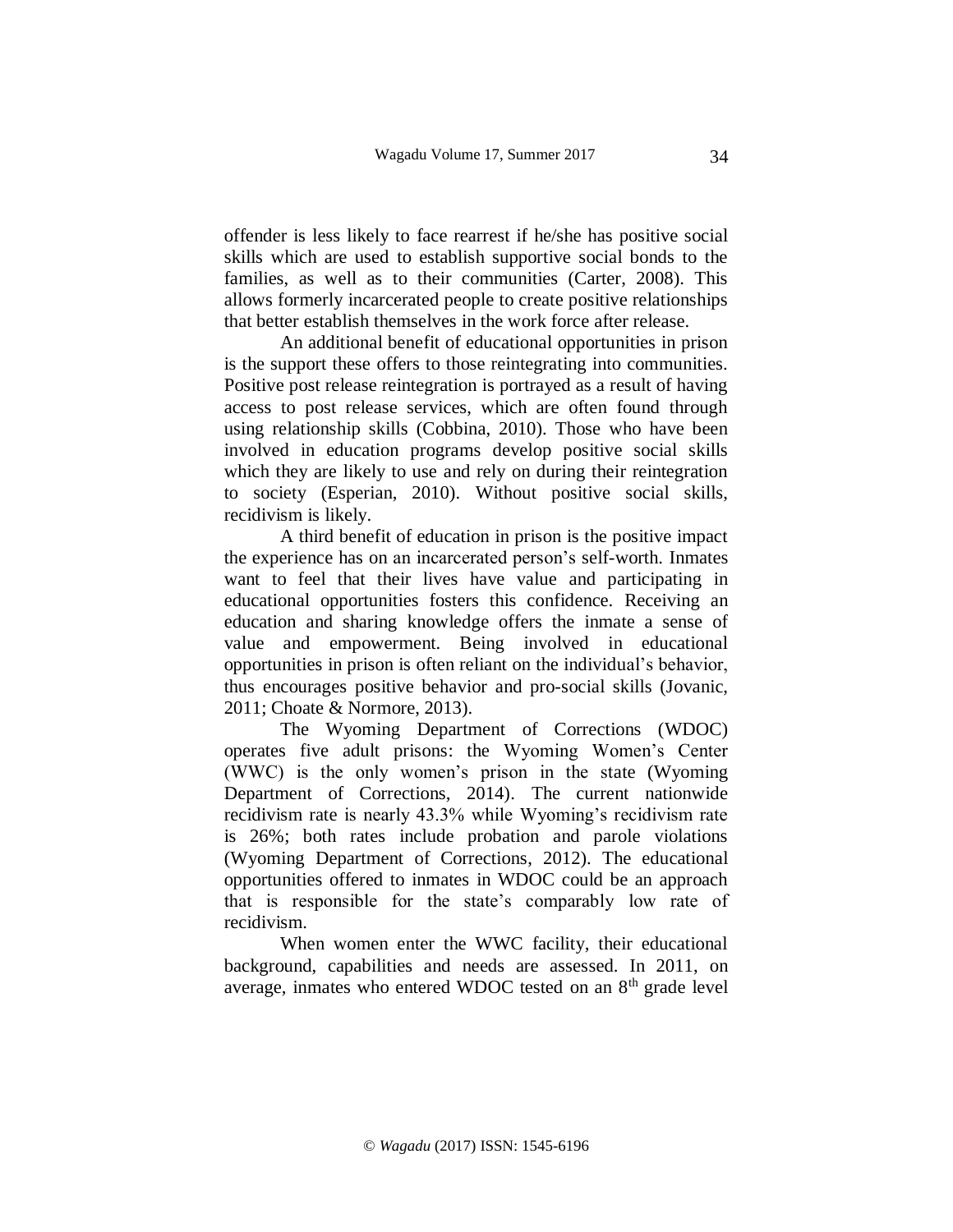in the content areas of reading, math and language (Wyoming Department of Corrections, 2011). The inmates are encouraged and supported by WDOC state certified instructional staff in their quest to obtain their high school equivalency (HSEC). By increasing, the inmates' content area skills, WDOC helps make the inmates eligible to participate in vocational training and course work in higher education. Earning an HSEC increases the inmates' likelihood of success in vocational training and higher education, during incarceration and post release (Wyoming Department of Corrections, 2011).

WWC offers varied educational opportunities to the incarcerated women. It is possible that the opportunities offered to inmates, through WDOC, makes their reintegration more successful. When their reintegration is effective, they are less likely to reoffend. The varied approached includes Adult Basic Education (ABE), which is mandated, higher education course work and vocational training. These educational opportunities are an effort to support the inmates' personal wellbeing, and to support their release from prison and successful reentry to communities. The varied options in educational offerings, help meet the needs and interests of the women incarcerated at WWC.

The higher education course work at WWC has been designed to meet the personal and career needs of the women. The women in WWC have had the option of enrolling in college courses, for which they receive credit at no cost to them. In the past year the women have had the option of enrolling in classes such as Memoir Writing and Educational Tutoring. The women described the Memoir Writing class as "therapeutic" due to the self-reflection required in memoir writing. The Educational Tutoring was described as "empowering" because it enables the women to help each other and their children engage in literacy practices. These opportunities available to the women at WWC, through the collaborative efforts of Eastern Wyoming College and the University of Wyoming. EWC obtains and provides scholarships, while faculty and staff from the University of Wyoming serve as unpaid adjuncts to teach the courses.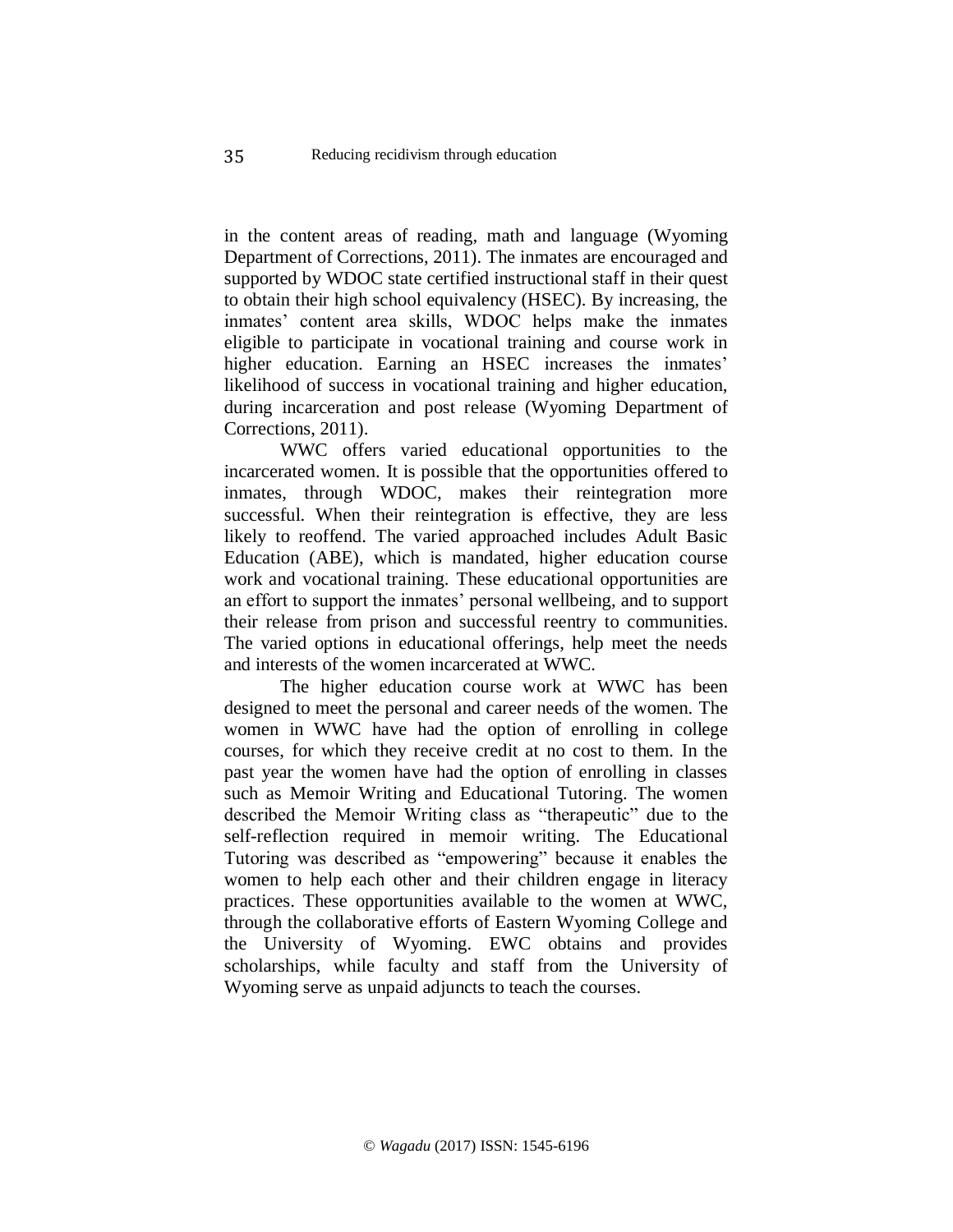The WWC also offers vocational training to meet the career needs and interests of the women. Vocational options that have been available to the women include certification in construction from the National Center for Construction Education and Research, forklift driving, welding, and computer applications. Those who enroll and successfully complete the courses in welding and/or computer applications receive college credits through Eastern Wyoming College at no cost to the women in WWC.

WDOC inmates are increasingly willing to participate in educational programs offered by WDOC; in 2014, 79% of the WDOC incarcerated inmates with assessed education needs in the areas of addiction education, high school equivalency, and vocational training completed the programs recommended for them during their intake evaluation. This is a considerable increase from 2008, when only 56% of the inmates completed their recommended programs. The program completion rate is an indication of the inmates' needs and desires to accept help, which enables them to become more productive individuals, regardless of where they reside.

Public awareness can help deconstruct the cycles plaguing incinerated populations, including lack of education, self-worth and job skills. It stands to reason that offering various forms of education in prisons lightens an economic burden on society. Access to education to enables this population to become more productive and law abiding. Public awareness of educational levels and needs of inmates can make a difference in DOC funding authorized by the state legislature through general funds.

The dialogue about the importance of education in prisons seems to be returning to the national stage. Due to new changes with the Pell Grant, inmates will be allowed to enroll in face to face classes, as well as online classes. In 2015, the Obama administration announced a plan to re-open Pell Grant opportunities to inmates, in spite of Congress, which banned prisoners from receiving Pell Grants in 1994 (Zoukis, 2015). Twenty- two years after the ban, the Obama administration gave the green light to the pilot program Second Chance Pell, which